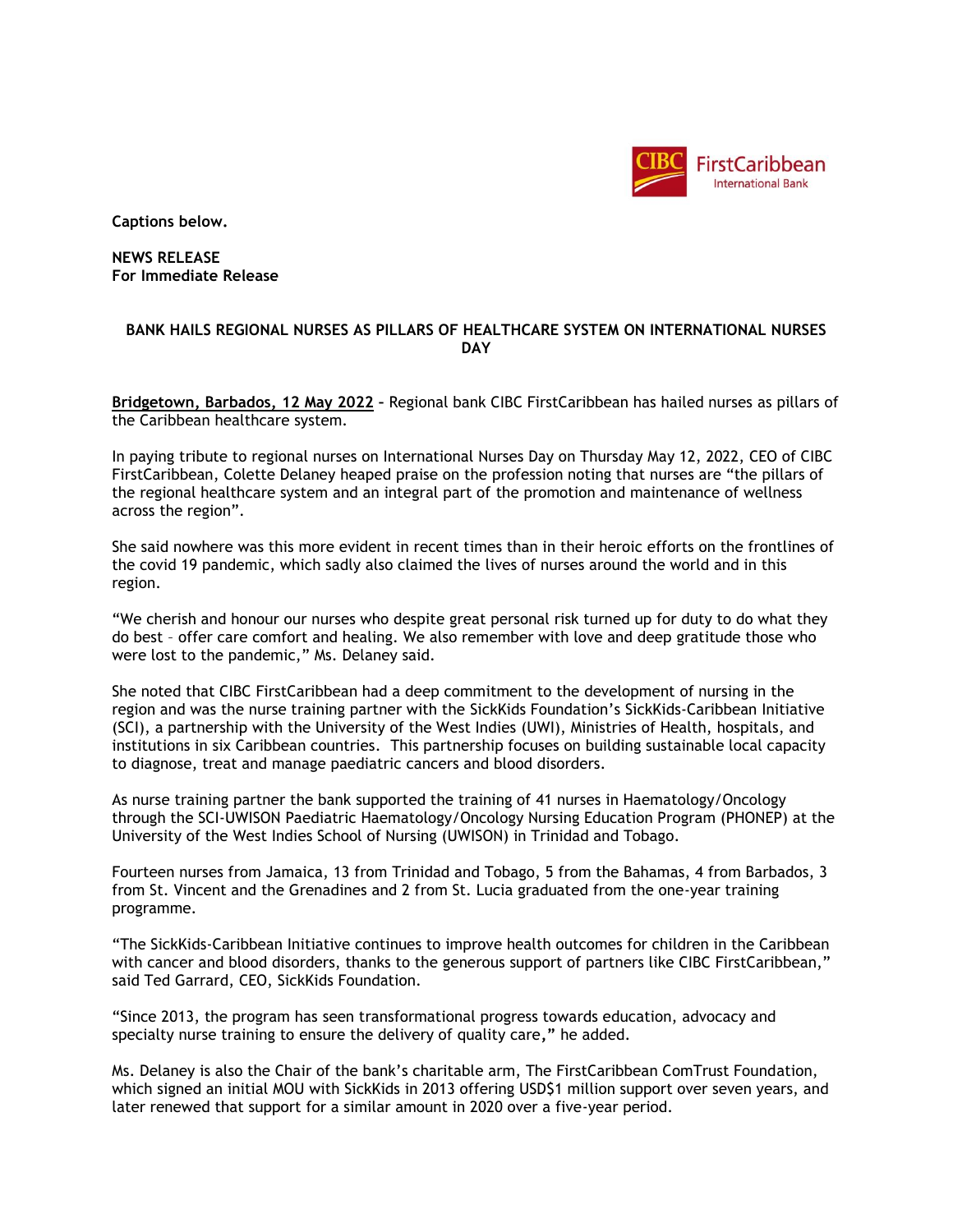The SickKids-Caribbean Initiative (SCI) has been helping health care professionals improve health outcomes for children with cancer and blood disorders, by among other things training specialized professionals including doctors and nurses.

The initiative is helping nurses in across the region become change agents for their communities. The skills they have obtained from this program help them ensure all patients receive high-quality care at what is the most vulnerable time of their lives.

**Ends**

## **About CIBC FirstCaribbean**

CIBC FirstCaribbean is a relationship bank offering a full range of market leading financial services through our Corporate and Investment Banking, Retail and Business Banking and Wealth Management segments. We are located in sixteen (16) countries around the Caribbean, providing the banking services through approximately 2,900 employees in 64 branches and offices. We are one of the largest regionally listed financial services institutions in the English and Dutch speaking Caribbean, with US\$12 billion in assets and market capitalization of US\$2 billion. We also have a representative office in Hong Kong providing business development, relationship management and fund administration.

CIBC FirstCaribbean is a member of the CIBC Group. CIBC is a leading Canadian-based global financial institution with 11 million personal banking and business clients. Through our three major business units - Retail and Business Banking, Wealth Management and Capital Markets - CIBC offers a full range of products and services through its comprehensive electronic banking network, branches and offices across Canada with offices in the United States and around the world.

For more information about CIBC FirstCaribbean, visit [www.cibcfcib.com](http://www.cibcfcib.com/) , [Facebook,](https://www.facebook.com/CIBCFCIB/) [Twitter](https://twitter.com/CIBC_FCIB?lang=en) , [LinkedIn,](https://www.linkedin.com/company/cibc-firstcaribbean-international-bank/?viewAsMember=true) [Instagram](https://www.instagram.com/cibcfirstcaribbean/) or [YouTube.](https://youtube.com/user/CIBCFirstCaribbean)

## **Media contact**

Debra King, Director of Corporate Communications, CIBC FirstCaribbean, Barbados Head Office; telephone: 246 367 2248; fax: 246 421 7148 and email: debra.king@cibcfcib.com**.**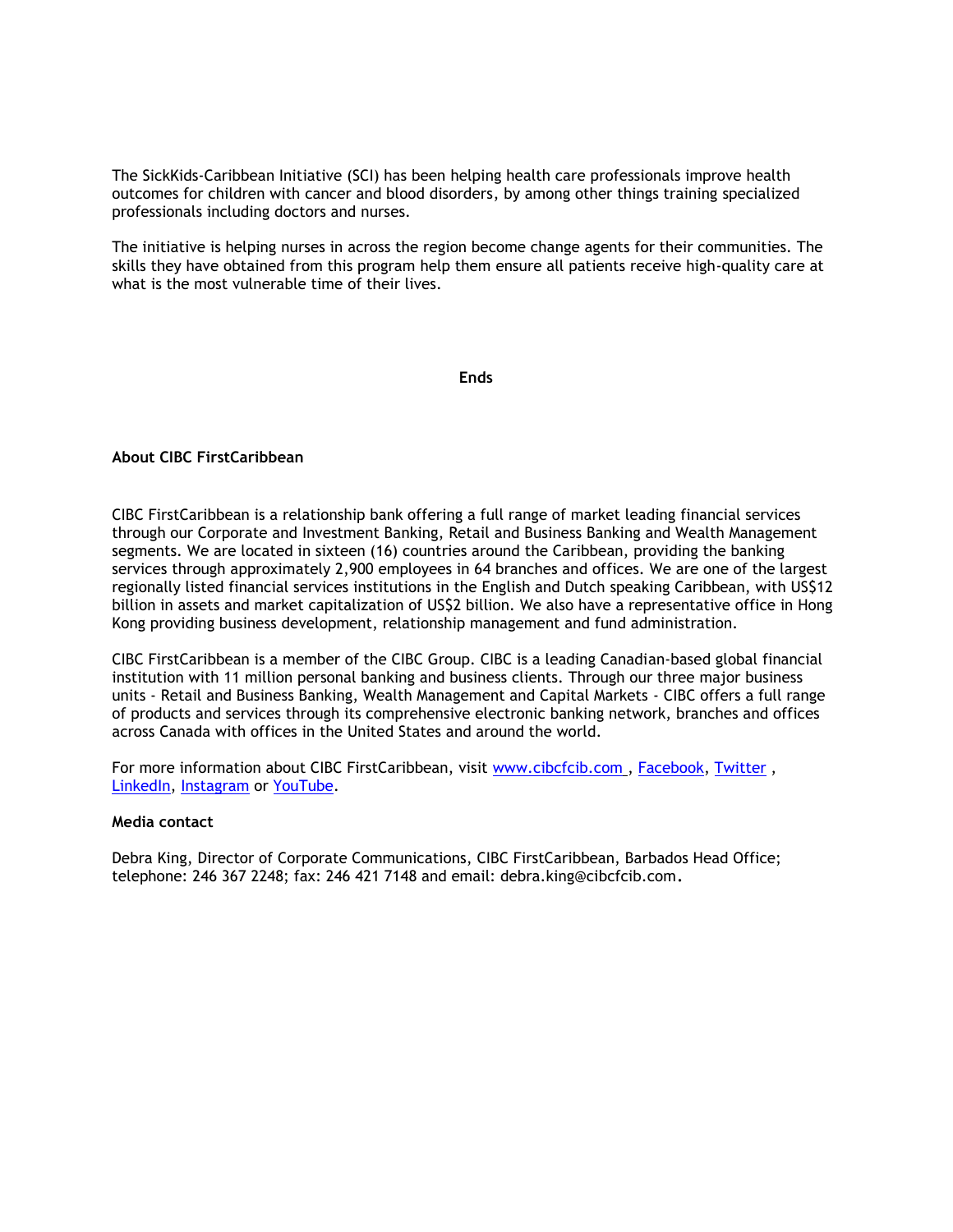

Nurse Nadia Harris



Nurse Nilah Morales-Grant